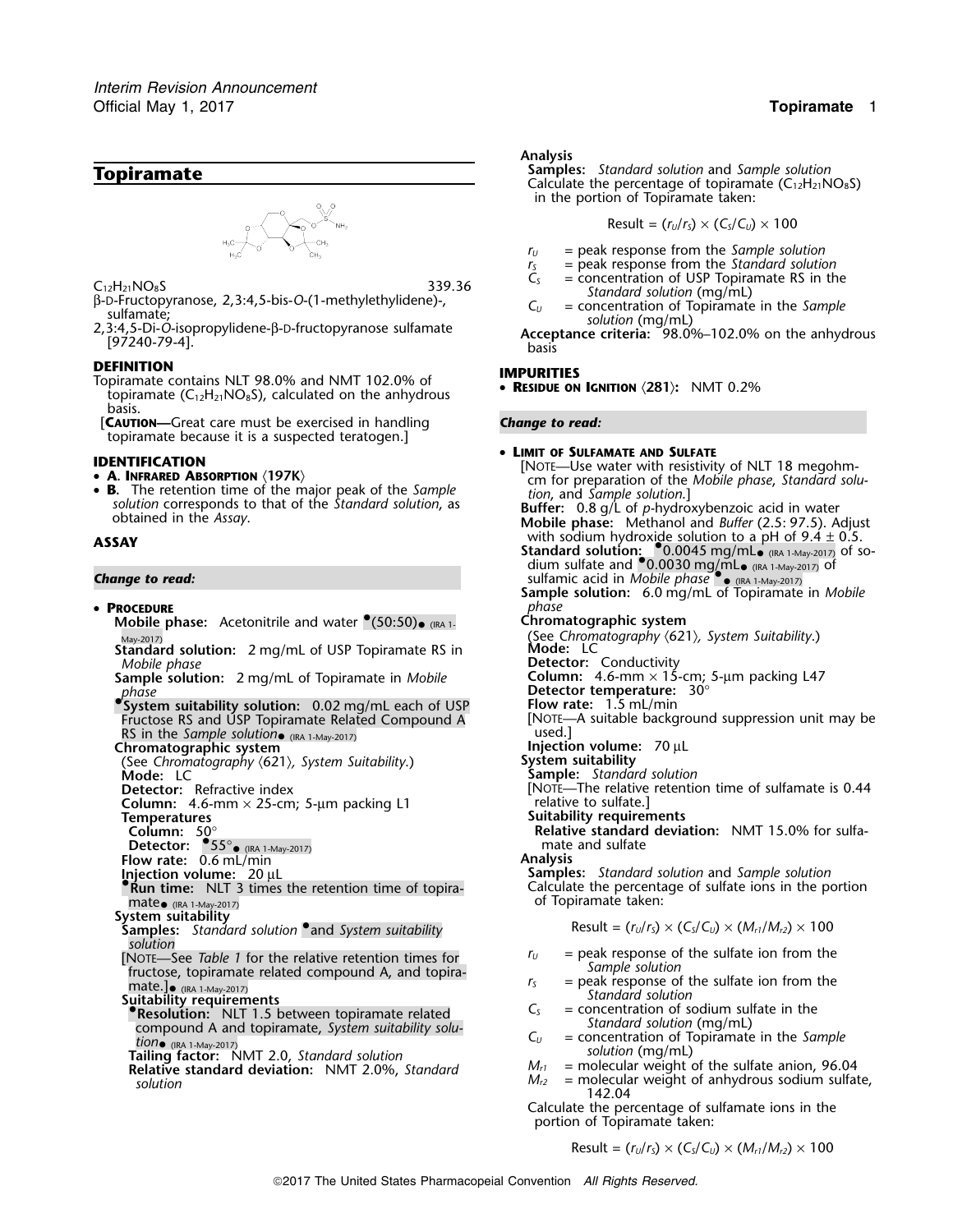- 
- 
- *C<sup>S</sup>* = concentration of sulfamic acid in the *Standard*
- *solution* (mg/mL) *C<sub><i>U*</sub> = concentration of Topiramate in the *Sample* **Change to read:** *solution* (mg/mL)
- 
- 

Acceptance criteria. **INOTE:** 1986 between the solutions frequence users of sulfamate in *Mobile*<br>of sulfamate

**.**• **HEAVY METALS** 〈**231**〉**,** *Method II***:** 10 ppm•

[NOTE—<sup>®</sup>If N-methyltopiramate is a potential impurity, Or-<br>
ganic Impurities, Procedure 1 and Organic Impurities, Proce-<br>
dure 3 are recommended; on the basis of synthetic route,<br>
perform either Organic Impurities, Proce Perform either *Organic Impurities, Procedure 2* or *Organic* **Column: Detector:** 55° *Impurities, Procedure 2. or Organic* **Detector:** 55° *Impurities, Procedure 3.* **•** (IRA 1-May-2017)] Impurities, Procedure  $3.\bullet$  (IRA 1-May-2017)

- -
	-
	-
	-
	-

See *Chromatography (621), General Procedures, Thin-*<br>*Layer Chromatography.*) *Layer Chromatography.*) *Layer Chromatography.* 

**Mode:** TLC<br>**Adsorbent:** 0.20-mm layer of chromatographic silica gel mixture, prewashed with methanol and air-dried  $r_U =$  peak area of  $\bullet$  each  $\bullet$  ((RA 1-May-2017) impurity<br>Application volume: 20 µL<br>Developing solvent system: Acetonitrile methanol  $r_T =$  sum of the peak areas of all

**Developing solvent system:** Acetonitrile, methanol,<br>and 0.5 M sodium chloride  $\bullet$  TS ((RA 1-May-2017) F = relative response to the primarile  $\bullet$  TS ((RA 1-May-2017) F = relative response

(IRA 15:50) 2017) Spray reagent: 30-mg/mL solution of phenol in alco-<br>
hol and concentrated sulfuric acid (95:5) **Acceptance criteria:** Acceptance criteria: See **1999** pray reagent. Solution of pherior in alco-<br>hol and concentrated sulfuric acid (95:5)<br>hol and concentrated sulfuric acid (95:5)

**Analysis**

**Samples:** *Standard solution B, Standard solution C, and* **C 1 C 1 Relative 1 Sample solution 1 Sample solution 1 Relative** 1

Proceed as directed in the chapter. After elution, air-<br>dry the plate, spray the plate with the *Spray reagent*,<br>and let the plate air-dry. Then dry the plate for 10<br>min in an oven at  $125^\circ$ . [NOTE—The approximate  $R_f$ <br>v gard any spot corresponding to topiramate related compound A because this impurity should be quanti-<br>fied using *• Procedure 3*. <sub>(IRA 1-May-2017)</sub>] Examine the unspecified and unspecified plate using visible light, and estimate the percentage impurity 1.0 0.1 of all secondary spots in the chromatogram of the Sample solution by comparing each spot with the principal spot from the chromatograms of each *Standard solution*. •

*r*<sub>*U*</sub> = peak response of the sulfamate ion from the **Acceptance criteria:** Any single spot is not greater in Sample solution (Sample solution is a street in the spot for *Standard solution* (Sample solution) *Sample solution* size and intensity than the spot for *Standard solution C*; *r*<sub>S</sub> = peak response of the sulfamate ion from the NMT 0.1% of any individual impurity and NMT 0.5%<br>Standard solution Standard solution of total impurities is found by TLC.

*M*<sub>11</sub> = molecular weight of sulfamate anion, 96.09 • **ORGANIC IMPURITIES, PROCEDURE 2**<br>*M*<sub>12</sub> = molecular weight of sulfamic acid, 97.09 Mobile phase: Prepare as directed in the Assay. *M<sub>c</sub>* = molecular weight of sulfamic acid, 97.09 **Mobile phase:** Prepare as directed in the *Assa*<br>**Acceptance criteria:** NMT 0.1% of sulfate: NMT 0.1% [NOTE—Prepare all solutions fresh before use.] *phase*. [NOTE—Sonication may be used to aid dissolution.] *Delete the following:* **System suitability solution:** 0.3 mg/mL each of USP Fructose RS and USP Topiramate Related Compound A **•**RS in the *Sample solution* **Chromatographic system Change to read: Chromatography** (See Chromatography  $\langle 621 \rangle$ , *System Suitability.*) **Change to read: Mode:** LC **Injection volume:** 50 µL **Change to read: Change to read: Run time:** NLT 5 times the retention time of topiramate<br>System suitability **• ORGANIC IMPURITIES, PROCEDURE 1**<br>**Identification solution:** 0.2 mg/mL of USP Topiramate **Sample:** System suitability solution<br>Related Compound A RS in methanol [NOTE—<sup>9</sup>See *Table 1* for the relative retention times for **Sample:** System suitability solution<br>
Related Compound A RS in methanol<br>
Standard solution A: 40 mg/mL of USP Topiramate RS<br>
In methanol<br>
Standard solution A: 40 mg/mL of USP Topiramate RS<br>
Standard solution B: 0.08 mg/mL Standard solution B: 0.08 mg/mL of Topiramate from **Suitability requirements**<br> *Standard solution A* and methanol **Resolution:** NLT 1.0 between topiramate related **Resolution C:** 0.04 mg/mL of Topiramate from **COMPOUND A Standard solution C:** 0.04 mg/mL of Topiramate from compound A and topiramate<br>
Standard solution A and methanol<br>
Sample solution: 40 mg/mL of Topiramate in the private of the property of the sample solution: 40 mg/mL of T **Chromatographic system Sample:** *Sample solution* Calculate the percentage of each  $\bullet$  impurity  $\bullet$  (IRA 1-May-<br>2017) in the portion of Topiramate taken:

$$
Result = (r_U/r_T) \times (1/F) \times 100
$$

= relative response factor <sup>•</sup> (see *Table 1*)• (IRA 1-May-

| <b>Name</b>                               | <b>Relative</b><br>Retention<br>Time | <b>Relative</b><br>Response<br><b>Factor</b> | <b>Acceptance</b><br>Criteria,<br><b>NMT</b> (%) |  |
|-------------------------------------------|--------------------------------------|----------------------------------------------|--------------------------------------------------|--|
| Fructose                                  | 0.45                                 | 1.3                                          | 0.3                                              |  |
| Topiramate<br>related<br>compound A       | 0.9                                  | 1.0                                          | 0.3                                              |  |
| Topiramate                                | 1.0                                  | 1.0                                          |                                                  |  |
| Any individual<br>unspecified<br>impurity |                                      | 1.0                                          | 0.1                                              |  |
| Total<br>impurities                       |                                      |                                              | 0.5                                              |  |

 $(IRA 1-Mav-2017)$